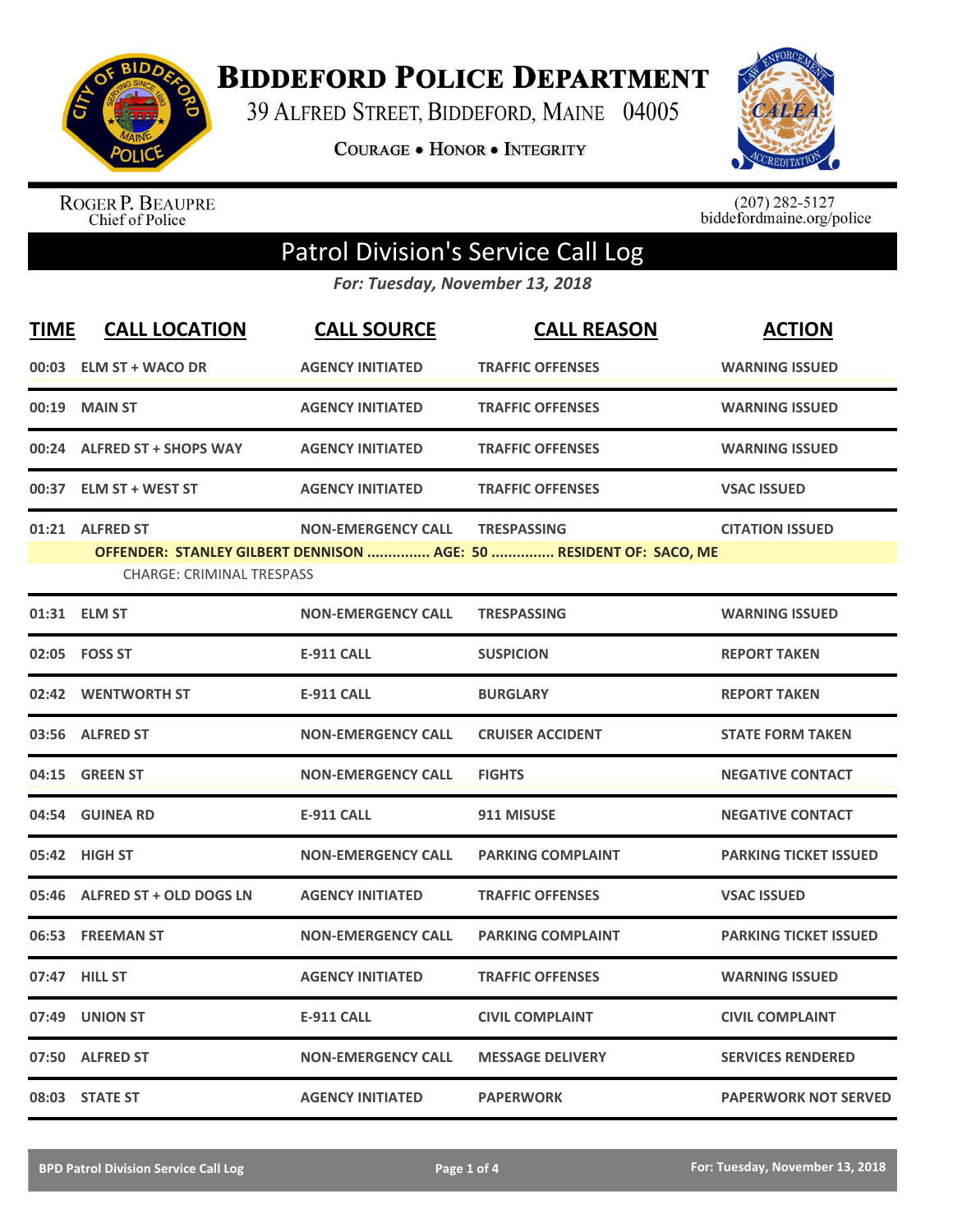| <b>TIME</b> | <b>CALL LOCATION</b> | <b>CALL SOURCE</b>        | <b>CALL REASON</b>                        | <b>ACTION</b>                |
|-------------|----------------------|---------------------------|-------------------------------------------|------------------------------|
|             | 08:08 GRANITE ST     | <b>AGENCY INITIATED</b>   | <b>PAPERWORK</b>                          | <b>PAPERWORK NOT SERVED</b>  |
|             | 08:15 HILL ST        | <b>AGENCY INITIATED</b>   | <b>TRAFFIC OFFENSES</b>                   | <b>WARNING ISSUED</b>        |
|             | 09:17 ALFRED ST      | <b>AGENCY INITIATED</b>   | <b>DRUG BOX</b>                           | <b>SERVICES RENDERED</b>     |
|             | 09:19 PIKE ST        | <b>WALK-IN AT STATION</b> | <b>SUSPICION</b>                          | <b>SERVICES RENDERED</b>     |
|             | 09:24 POOL ST        | <b>WALK-IN AT STATION</b> | <b>ARTICLES LOST/FOUND</b>                | <b>SERVICES RENDERED</b>     |
|             | 09:37 ALFRED ST      | <b>AGENCY INITIATED</b>   | <b>PAPERWORK</b>                          | <b>PAPERWORK NOT SERVED</b>  |
|             | 09:38 ALFRED ST      | <b>WALK-IN AT STATION</b> | <b>PARKING QUESTION</b>                   | <b>SERVICES RENDERED</b>     |
|             | 10:24 ALFRED ST      | <b>AGENCY INITIATED</b>   | <b>TRAFFIC OFFENSES</b>                   | <b>WARNING ISSUED</b>        |
| 10:29       | <b>ALFRED ST</b>     | <b>NON-EMERGENCY CALL</b> | <b>FOUND NEEDLE</b>                       | <b>SERVICES RENDERED</b>     |
|             | 11:01 GRAYSON ST     | <b>AGENCY INITIATED</b>   | <b>PAPERWORK</b>                          | <b>PAPERWORK NOT SERVED</b>  |
|             | 11:07 ALFRED ST      | <b>AGENCY INITIATED</b>   | <b>DRUG BOX</b>                           | <b>SERVICES RENDERED</b>     |
|             | 11:09 WEST CUTTS ST  | <b>NON-EMERGENCY CALL</b> | <b>CHECK WELFARE</b>                      | <b>SERVICES RENDERED</b>     |
|             | 11:12 JEFFERSON ST   | <b>WALK-IN AT STATION</b> | <b>PAPERWORK</b>                          | <b>SERVICES RENDERED</b>     |
| 11:18       | <b>COLUMBUS WAY</b>  | <b>NON-EMERGENCY CALL</b> | <b>TRESPASSING</b>                        | <b>UNFOUNDED</b>             |
| 11:21       | <b>ALFRED ST</b>     | <b>WALK-IN AT STATION</b> | <b>COURT ORDERED CHECK IN</b>             | <b>SERVICES RENDERED</b>     |
|             | 11:37 GOVE ST        | <b>AGENCY INITIATED</b>   | <b>PAPERWORK</b>                          | <b>PAPERWORK SERVED</b>      |
|             | 11:58 TIGER WAY      | <b>AGENCY INITIATED</b>   | ATTEMPTED/THREATENED SUICIDE REPORT TAKEN |                              |
|             | 14:06 ALFRED ST      | <b>NON-EMERGENCY CALL</b> | <b>TRESPASSING</b>                        | <b>SERVICES RENDERED</b>     |
|             | 14:17 POOL ST        | <b>AGENCY INITIATED</b>   | <b>TRAFFIC OFFENSES</b>                   | <b>WARNING ISSUED</b>        |
|             | 14:56 ALFRED ST      | <b>NON-EMERGENCY CALL</b> | <b>TRESPASSING</b>                        | <b>REFERRED OTHER AGENCY</b> |
|             | <b>15:10 MAIN ST</b> | <b>OTHER</b>              | <b>ASSIST PD AGENCY</b>                   | <b>NEGATIVE CONTACT</b>      |
|             | 15:15 HOPE LN        | <b>E-911 CALL</b>         | 911 MISUSE                                | <b>NO ACTION REQUIRED</b>    |
|             | 15:31 MT PLEASANT ST | <b>RADIO</b>              | <b>PAPERWORK</b>                          | <b>NEGATIVE CONTACT</b>      |
|             | 16:02 ALFRED ST      | <b>WALK-IN AT STATION</b> | <b>COURT ORDERED CHECK IN</b>             | <b>NO VIOLATION</b>          |
|             | 16:05 WATER ST       | <b>NON-EMERGENCY CALL</b> | <b>CODES ENFORCEMENT</b>                  | <b>NO ACTION REQUIRED</b>    |
|             | 16:13 LINCOLN ST     | E-911 CALL                | 911 MISUSE                                | <b>REFERRED OTHER AGENCY</b> |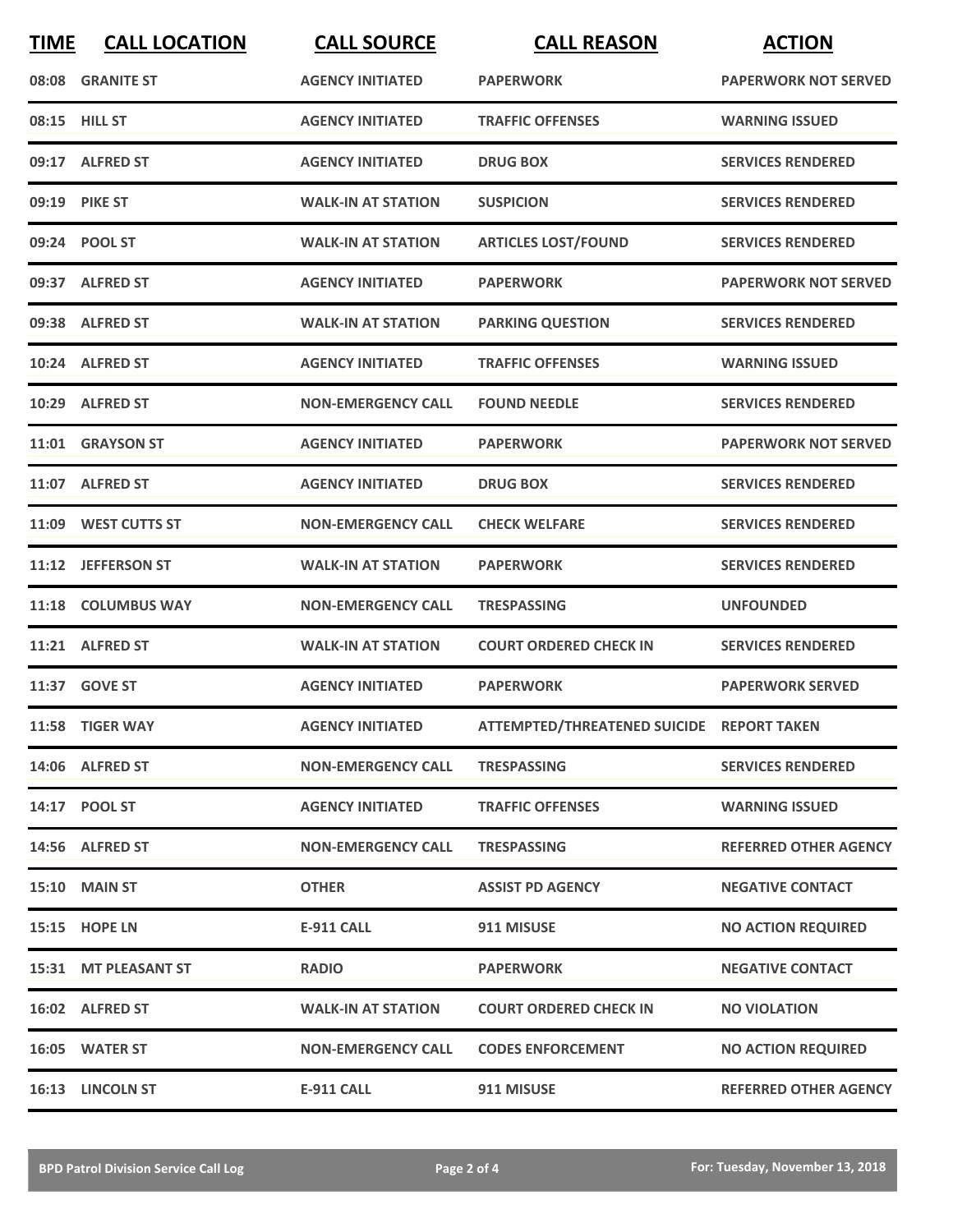| <b>TIME</b> | <b>CALL LOCATION</b>                                       | <b>CALL SOURCE</b>                                                              | <b>CALL REASON</b>                                                                             | <b>ACTION</b>             |
|-------------|------------------------------------------------------------|---------------------------------------------------------------------------------|------------------------------------------------------------------------------------------------|---------------------------|
|             | <b>16:19 BRADBURY ST</b>                                   | <b>NON-EMERGENCY CALL</b>                                                       | <b>SUSPICION</b>                                                                               | <b>NO ACTION REQUIRED</b> |
|             | <b>16:51 MEDICAL CENTER DR</b>                             | <b>AGENCY INITIATED</b>                                                         | <b>ASSIST PD AGENCY</b>                                                                        | <b>SERVICES RENDERED</b>  |
|             | 16:57 ALFRED ST                                            | <b>AGENCY INITIATED</b><br>CHARGE: OPERATING WHILE LICENSE SUSPENDED OR REVOKED | <b>TRAFFIC OFFENSES</b><br>OFFENDER: STEVE D SIMONEAU  AGE: 46  RESIDENT OF: BIDDEFORD, ME     | <b>VEHICLE TOWED</b>      |
|             | 17:49 ELM ST<br>CHARGE: ENDANGERING THE WELFARE OF A CHILD | <b>NON-EMERGENCY CALL</b>                                                       | <b>CHECK WELFARE</b><br>OFFENDER: KRYSTLE MARIE EISENBACH  AGE: 28  RESIDENT OF: BIDDEFORD, ME | <b>CITATION ISSUED</b>    |
|             | 18:13 CLIFFORD ST                                          | <b>E-911 CALL</b>                                                               | <b>THEFT</b>                                                                                   | <b>REPORT TAKEN</b>       |
|             | 18:28 ALFRED ST + WELLSPRING RD                            | <b>AGENCY INITIATED</b>                                                         | <b>TRAFFIC OFFENSES</b>                                                                        | <b>WARNING ISSUED</b>     |
|             | 18:30 BEACON AVE                                           | <b>E-911 CALL</b>                                                               | 911 MISUSE                                                                                     | <b>WARNING ISSUED</b>     |
|             | 19:01 POOL ST                                              | <b>E-911 CALL</b>                                                               | 911 MISUSE                                                                                     | <b>REPORT TAKEN</b>       |
|             | 19:03 CROSS ST                                             | <b>NON-EMERGENCY CALL</b>                                                       | <b>FIGHTS</b>                                                                                  | <b>REPORT TAKEN</b>       |
|             | 19:26 POOL ST + HIDDEN FARM RD                             | <b>AGENCY INITIATED</b>                                                         | <b>TRAFFIC OFFENSES</b>                                                                        | <b>WARNING ISSUED</b>     |
|             | 19:50 ALFRED ST                                            | <b>NON-EMERGENCY CALL</b>                                                       | <b>COURT ORDERED CHECK IN</b>                                                                  | <b>NO VIOLATION</b>       |
|             | 19:53 JEFFERSON ST                                         | <b>AGENCY INITIATED</b>                                                         | <b>PAPERWORK</b>                                                                               | <b>NEGATIVE CONTACT</b>   |
|             | 20:04 TIGER WAY                                            | <b>NON-EMERGENCY CALL</b>                                                       | <b>JUVENILE OFFENSES</b>                                                                       | <b>SERVICES RENDERED</b>  |
|             | 20:30 ALFRED ST + BOULDER WAY                              | <b>AGENCY INITIATED</b>                                                         | <b>TRAFFIC OFFENSES</b>                                                                        | <b>WARNING ISSUED</b>     |
|             | 20:42 SULLIVAN ST                                          | <b>E-911 CALL</b>                                                               | 911 MISUSE                                                                                     | <b>NO ACTION REQUIRED</b> |
|             | 20:44 ALFRED ST                                            | <b>AGENCY INITIATED</b>                                                         | <b>TRAFFIC OFFENSES</b>                                                                        | <b>WARNING ISSUED</b>     |
|             | 20:46 ALFRED ST                                            | <b>AGENCY INITIATED</b>                                                         | <b>TRAFFIC OFFENSES</b>                                                                        | <b>WARNING ISSUED</b>     |
|             | 20:55 ALFRED ST + OLD DOGS LN                              | <b>AGENCY INITIATED</b>                                                         | <b>TRAFFIC OFFENSES</b>                                                                        | <b>WARNING ISSUED</b>     |
|             | 21:05 ALFRED ST + BOULDER WAY                              | <b>AGENCY INITIATED</b>                                                         | <b>TRAFFIC OFFENSES</b>                                                                        | <b>WARNING ISSUED</b>     |
|             | 21:05 ALFRED ST + ANDREWS RD                               | <b>AGENCY INITIATED</b>                                                         | <b>TRAFFIC OFFENSES</b>                                                                        | <b>WARNING ISSUED</b>     |
|             | 21:15 ALFRED ST                                            | <b>AGENCY INITIATED</b>                                                         | <b>TRAFFIC OFFENSES</b>                                                                        | <b>WARNING ISSUED</b>     |
|             | 21:25 ALFRED ST + MARINER WAY                              | <b>AGENCY INITIATED</b>                                                         | <b>TRAFFIC OFFENSES</b>                                                                        | <b>WARNING ISSUED</b>     |
|             | 21:38 ALFRED ST + BIDDEFORD GATE                           | <b>AGENCY INITIATED</b>                                                         | <b>TRAFFIC OFFENSES</b>                                                                        | <b>WARNING ISSUED</b>     |
|             | 21:45 SOUTH ST                                             | <b>AGENCY INITIATED</b>                                                         | <b>TRAFFIC OFFENSES</b>                                                                        | <b>WARNING ISSUED</b>     |